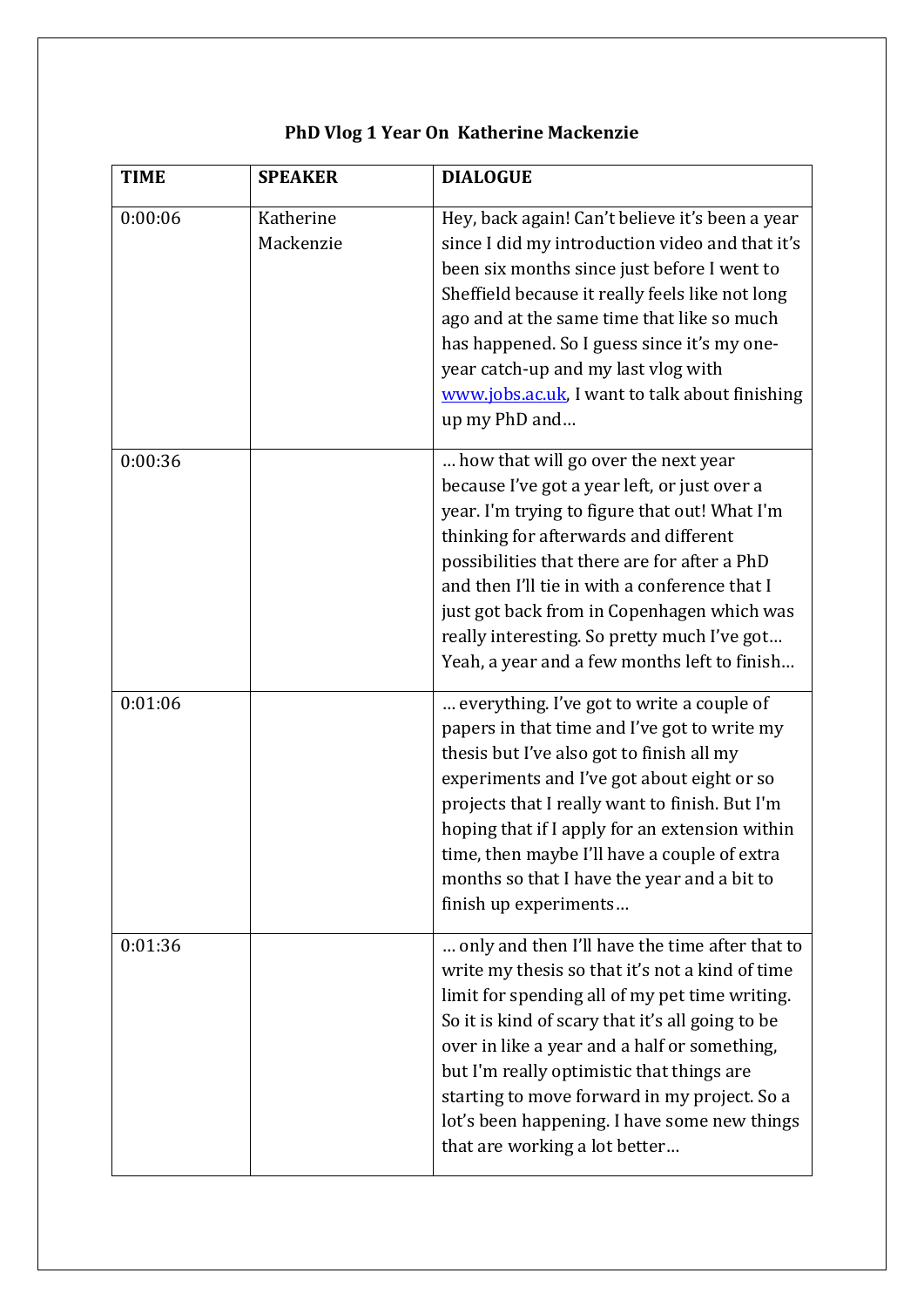| 0:02:06 | than the old stuff I was doing, so it's really   |
|---------|--------------------------------------------------|
|         | positive. But thinking about what to do after    |
|         | a PhD is also really big task. So thinking       |
|         | whether you want to continue in research, do     |
|         | a post-doctoral position, and maybe go           |
|         | towards lectureships or academic training, or    |
|         | you can go into maybe industry or do extra       |
|         | training for stuff like teaching or other a      |
|         | completely different                             |
|         |                                                  |
| 0:02:36 | field if you're really done! But I think with    |
|         | post-doctoral training, you really have to be    |
|         | motivated in your own research but also          |
|         | know what kind of funding sources are            |
|         | available to you and what kind of grants you     |
|         | are eligible for, what foundations would fund    |
|         | your research and it has to be more specific     |
|         | towards a specific niche of research, and you    |
|         | also need to know what labs are working in       |
|         |                                                  |
| 0:03:06 | your field or a similar field, or if you want    |
|         | to change the type of research you're doing,     |
|         | where to go from there. So a lot of the time     |
|         | you'll be working with either people you've      |
|         | worked with before in terms of collaborators,    |
|         | these types of people, or you'll be going to a   |
|         | competitor and then there's maybe conflicts      |
|         | of interests that you have to take into          |
|         | account. So there a lot of different options     |
|         | and I think what I seen from post-doctoral       |
|         | research of people I know is that you have       |
|         | two or three years'                              |
|         |                                                  |
| 0:03:36 | worth of funding and then your contract          |
|         | ends and you have to find a new job and I        |
|         | think personally, I would like some more         |
|         | stability than that. So I think the industrial   |
|         | route can have more security long-term. So       |
|         | in that kind of area, I was at a conference last |
|         | week in Copenhagen for four days and it was      |
|         | the European Society of                          |
| 0:04:06 | Human Genetics conference and it was a           |
|         | really, really nice meeting. We had the          |
|         |                                                  |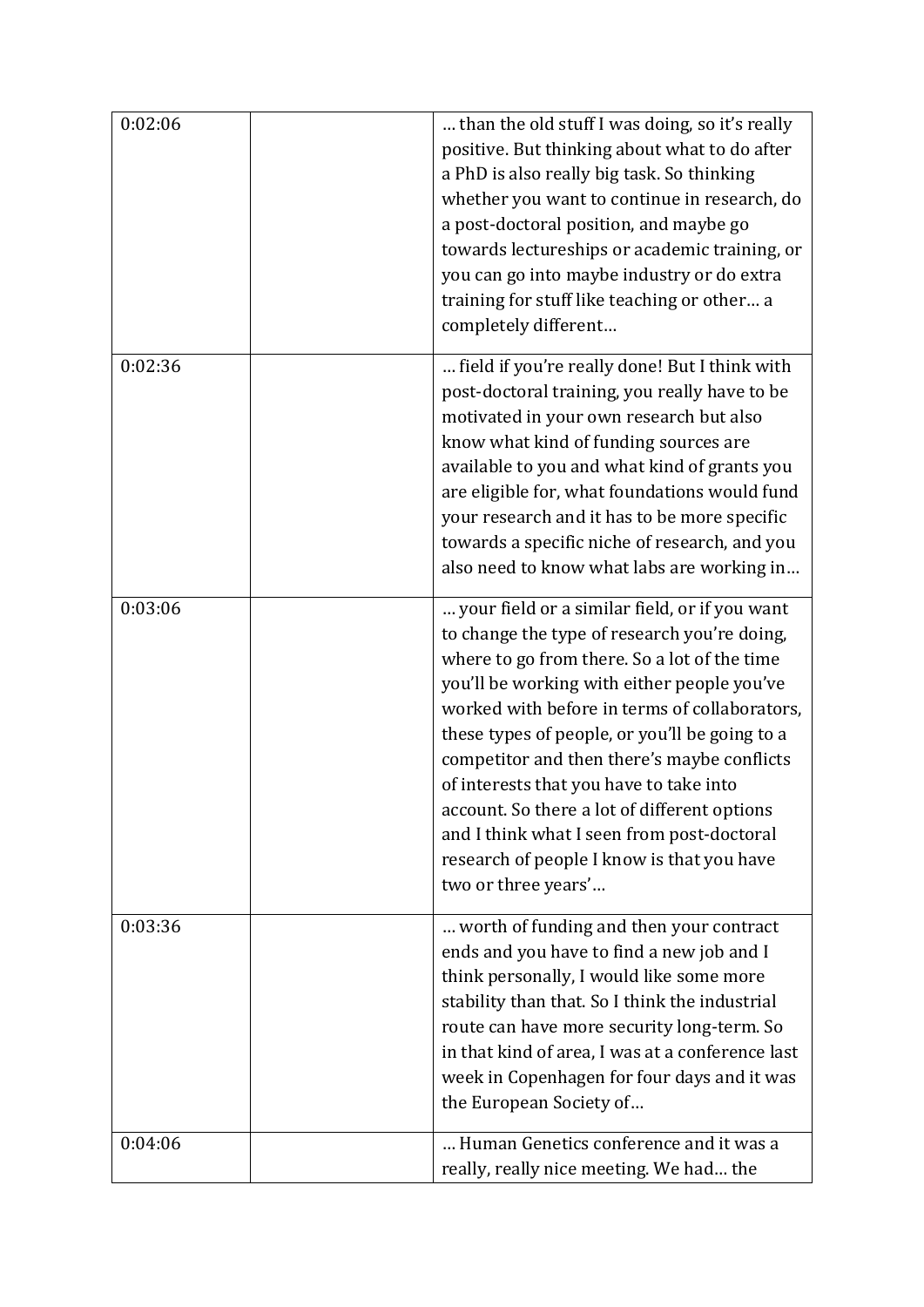|         | disease that I work in, [unclear 0:04:13]<br>disease, we had a satellite meeting for that<br>with collaborators in the consortium and I<br>was able to present my work at that. I also<br>had a poster that I was presenting at the<br>main conference. There were concurrent<br>sessions that you had to kind of choose<br>which lectures you have to go to, I mean<br>there was 3,000 people or more                                                                     |
|---------|----------------------------------------------------------------------------------------------------------------------------------------------------------------------------------------------------------------------------------------------------------------------------------------------------------------------------------------------------------------------------------------------------------------------------------------------------------------------------|
| 0:04:36 | at the conference and then the speakers,<br>there must have been six sessions or so going<br>on at once including then there was<br>corporate satellites with different companies<br>and so these conferences take place at these<br>massive conference centres where there's<br>multiple huge rooms and usually one big<br>exhibition room that then all the posters are<br>setup and you can go and visit those. There's<br>all the different companies that are from    |
| 0:05:06 | sequencing companies to huge companies<br>like Thermovision scientific and prep Rotec<br>and just all these big companies are setup<br>with stalls where they give you free pens and<br>USB sticks to talk to you and try and sell you<br>things and as a PhD student, then I feel like,<br>"Oh well, I can't choose to buy a whole new<br>machine!" But it's interesting to hear the<br>different options that are available                                              |
| 0:05:36 | for experiments that you're doing and so<br>that kind of stuff I found really interesting. I<br>spoke to a few companies there that hire PhD<br>students or hire people who've done<br>research and have PhDs or people who are<br>coming out of their however many years of<br>post-doctoral research and want a more<br>stable position. And there are loads of<br>options and all over Europe is still a<br>possibility but I'm enjoying life in The<br>Netherlands and |